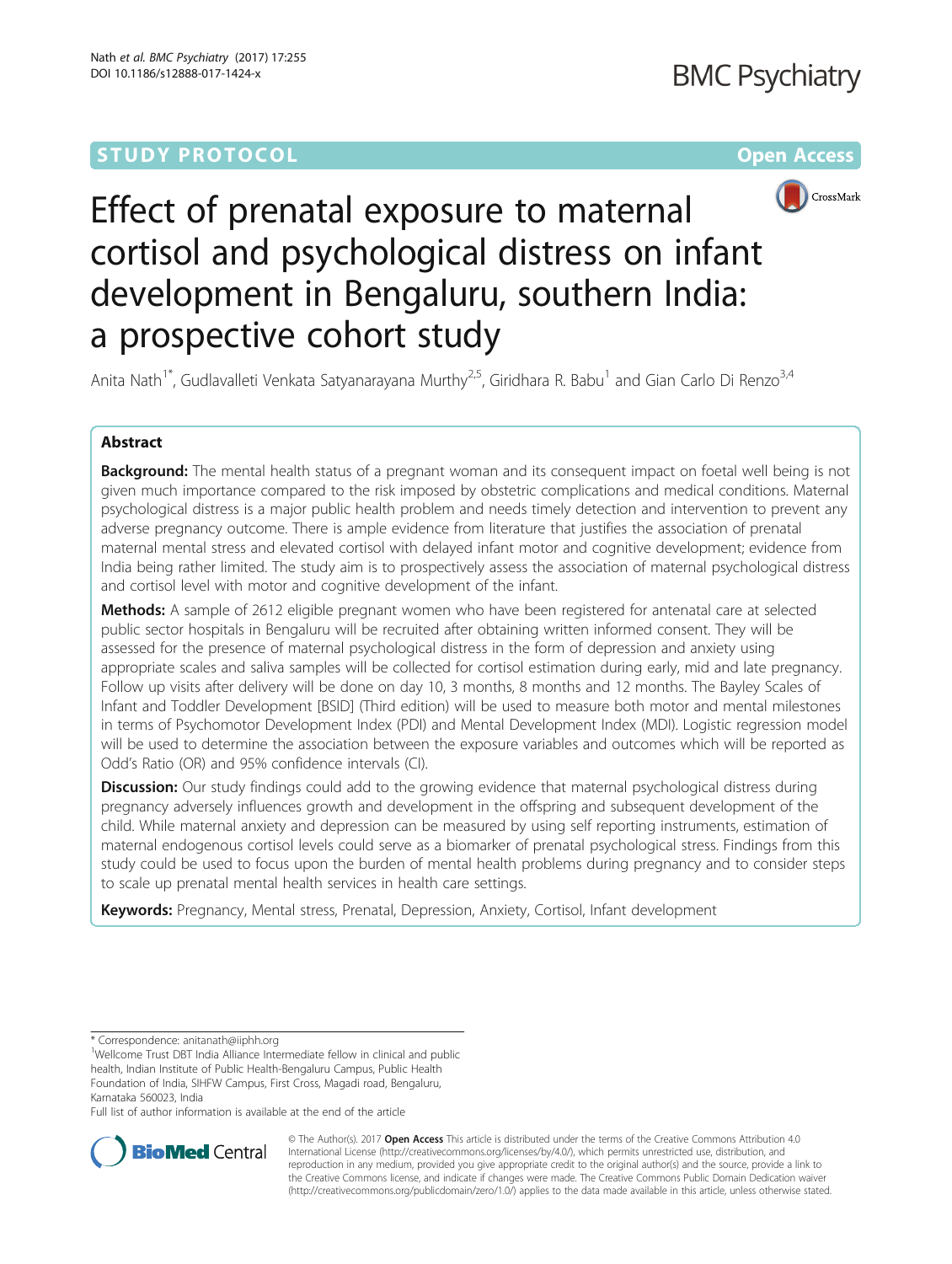#### Background

Pregnancy is a time of physiologic, mental and emotional change. As a result, women are highly vulnerable to psychological distress that includes anxiety, depression and stress [[1](#page-5-0)–[3](#page-5-0)]. During this phase of complex and dynamic changes, the fetal organs and organ systems that are forming are subject to both positive and negative influences, also known as foetal programming [[4\]](#page-5-0). There is ample evidence from literature that justifies the association of prenatal maternal stress with delayed infant motor and cognitive development wherein it has been reported that high levels of maternal stress during mid-pregnancy was significantly associated with lower scores of motor and mental development of the infant [\[5](#page-5-0)–[8](#page-5-0)].

Prenatal maternal stress has been frequently linked with elevated levels of maternal endogenous cortisol [\[9](#page-5-0)]. The cortisol hormone plays an important role in normal development of the foetus [\[10\]](#page-5-0). During pregnancy, the maternal cortisol levels increase by two to four times [[11\]](#page-5-0). This increase has a positive influence on neural development [\[12](#page-5-0)]. However, foetal exposure to excess maternal cortisol may result in impaired brain development as a result of neurotoxicity [\[13](#page-5-0), [14\]](#page-5-0). Animal studies show that exposure to prenatal stress induced a significant rise in maternal cortisol secretion by activating the maternal Hypothalamo Pituitary Axis (HPA). Elevated levels of cortisol reach the foetus and modify the activity of foetal HPA axis [\[15](#page-5-0)–[17\]](#page-5-0). This modification of the foetal HPA axis exerts a detrimental effect on further growth and development through a series of complex endocrine mechanisms [[18](#page-5-0)–[20](#page-5-0)]. In animals, prenatal stress also exerts an inhibitory effect on the placental enzyme 11 βhydroxysteroid-dehydrogenase type 2 which converts maternal cortisol to inactive cortisone resulting in a rise in amniotic fluid cortisol level which affects foetal HPA functioning [[21\]](#page-5-0).

The evidence of association of prenatal stress with elevated maternal cortisol levels in humans is rather weak [[22](#page-5-0)–[24](#page-5-0)]. Nevertheless, there are few studies that have evaluated the effect of prenatal exposure to elevated maternal cortisol on infant outcomes and observed an adverse effect on infant development and lower scores of IQ in childhood [\[5](#page-5-0), [7](#page-5-0), [25\]](#page-5-0). The timing of exposure to elevated maternal cortisol during the gestational period appears to be of significance. While one such study observed poor infant neuromotor development to be associated with exposure early in pregnancy, another one reported a significant association with exposure in the third trimester [[5, 7\]](#page-5-0).

While most of the studies have relied on maternal self reporting of psychological distress to establish its linkage with adverse infant outcome, there are a few studies in which prenatal stress did not appear to influence infant and child development [\[26](#page-5-0), [27](#page-5-0)]. Thus, this kind of self

reporting may have its own limitation in quantifying stress during pregnancy [\[5](#page-5-0), [28\]](#page-5-0). Few of the studies have used both measures for establishing the presence of prenatal stress i.e., self reporting and measurement of maternal cortisol and observed an independent significant association with adverse infant and child outcomes in each case [\[5](#page-5-0), [7](#page-5-0), [29](#page-5-0)–[31\]](#page-5-0).

Evidence from India that depicts the association of prenatal stress with infant and child development is rather limited. A study done in Goa observed the existence of a positive association between psychological morbidity during pregnancy and low birth weight [[32\]](#page-5-0). Another study done in India found prenatal maternal anxiety to be linked with elevated infant cortisol reactivity [\[33](#page-5-0)]. In another study which was undertaken to explore the relationship between prenatal stress and infant temperament, it was seen that although the levels of salivary cortisol was high in those infants whose mothers were psychologically distressed, there was no significant association with maternal reports of infant temperament [[34\]](#page-5-0). However, these studies have not explored the effect of prenatal stress and maternal cortisol level on the mental and motor development of the offspring.

The prevalence of maternal prenatal depression has been observed to be a little higher than 25% in low and middle income countries [\[35](#page-5-0), [36](#page-5-0)]. While core importance towards screening for obstetric risk factors and medical conditions is the norm in most settings; mental health of the pregnant women and its consequent impact on foetal well being tends to be overlooked. Maternal psychological distress is therefore a major public health problem and needs timely detection and intervention to prevent any adverse pregnancy outcome.

Given the above background, the aim of this study is to prospectively assess the association of maternal psychological distress and cortisol level with motor and cognitive development of the infant. The objectives include: (i) to describe the pattern of occurrence of maternal psychological distress during pregnancy (ii) to determine the influence of maternal psychological distress on infant motor and cognitive development (iii) to determine the influence of maternal cortisol level on infant motor and cognitive development. (iv) to correlate maternal psychological distress with maternal cortisol levels.

The proposed hypotheses are as follows:

Hypothesis 1: Maternal self reported psychological distress is associated with adverse infant motor and cognitive development.

Hypothesis 2: Elevated maternal cortisol level is associated with adverse infant motor and cognitive development.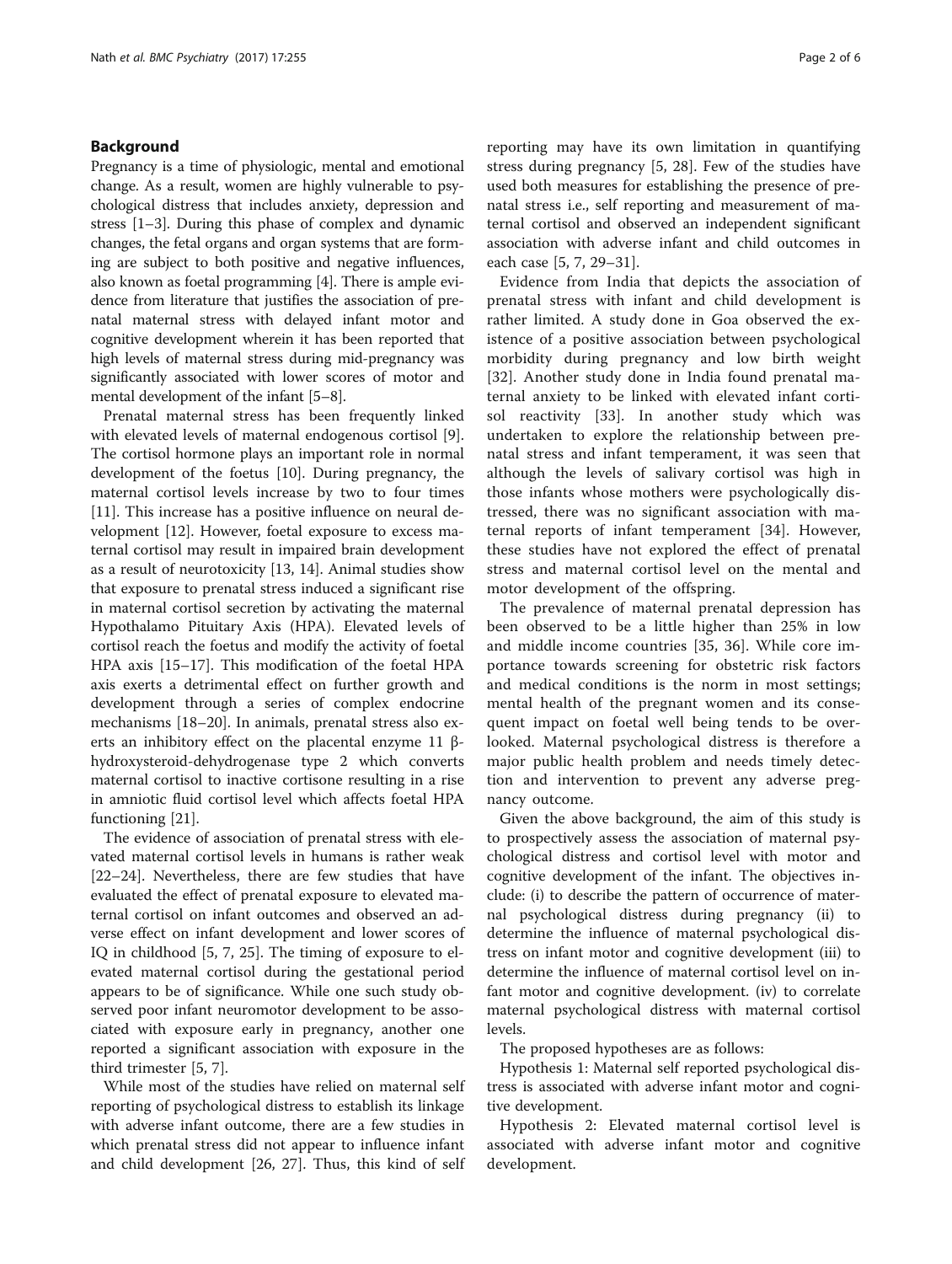<span id="page-2-0"></span>A conceptual framework of the hypothesis depicting the exposure, outcome and potential confounders is outlined in Fig. 1.

#### Methods/design

#### Study design: Prospective cohort study Study participants and study setting

The study participants will include eligible pregnant women attending the antenatal clinic at the Jaya Nagar general hospital, Bangalore, who fulfill the following inclusion criteria which include (i) age between 18 and 40 years (ii) between 14 weeks to 28 weeks of gestation (iii) plan to deliver in the study hospital (iv) permanently residing in the study area within a radius of 15 km (v) full term healthy neonate with Apgar score of more than 7. Exclusion criteria will include (i) Multiple pregnancy (ii) grand multipara (iii) major pregnancy complications: preeclampsia-eclampsia, hyperemesis gravidarum (iv) birth complications: still births, preterm delivery, congenital anomalies (v) History of past or present intake of steroid medications.

#### Sample size

Evidence from literature shows that 10% to 20% of all women suffer from depression or anxiety during pregnancy [[37](#page-5-0), [38\]](#page-5-0). With an expected prevalence of 15%, an allowable error of 5%, 10% variability and power 80%, the sample size is calculated to be 2176. Assuming a drop out rate of 20%, the calculated sample size amounts to 2612.

#### Sampling method

All those pregnant women who are visiting the antenatal clinic will be screened for eligibility. The women who are found to be eligible will be enlisted every month. They will be selected to participate in the study by means of simple random sampling, by using a series of computer generated numbers. The selected women will be contacted over the phone and invited to come to the study hospital. If a selected woman denies to enter the study, the woman then with the next number will be invited to participate.

### Study procedures

The selected women would be recruited into the study after obtaining a written informed consent from them.

The baseline assessment will be done at the time of recruitment between 14 and 28 weeks (early to mid pregnancy). A. questionnaire will be administered to collect data on socio-demographic characteristics, obstetric, medical and psychiatric past histories.

Further assessments will be done (i) 37–38 weeks of gestation (late pregnancy), and at (ii) 10 days (iii) 3, 8 months (iv) 12 months after birth.

A flowchart depicting the study steps is shown in Fig. [2.](#page-3-0)

#### Measurement of study exposure and outcomes Maternal psychological distress

The presence of maternal psychological distress will be identified by using Kessler 10 Scale of Psychological Distress (K10) for prenatal depression [[39\]](#page-5-0) and the 10 item Pregnancy related anxiety (PRA) scale for pregnancy anxiety [[40\]](#page-5-0). The K10 scale is well structured and includes questions about anxiety and depressive symptoms that a person has experienced in the most recent 4 week period. Each question has five response categories ranked on a five-point scale, with the score being the

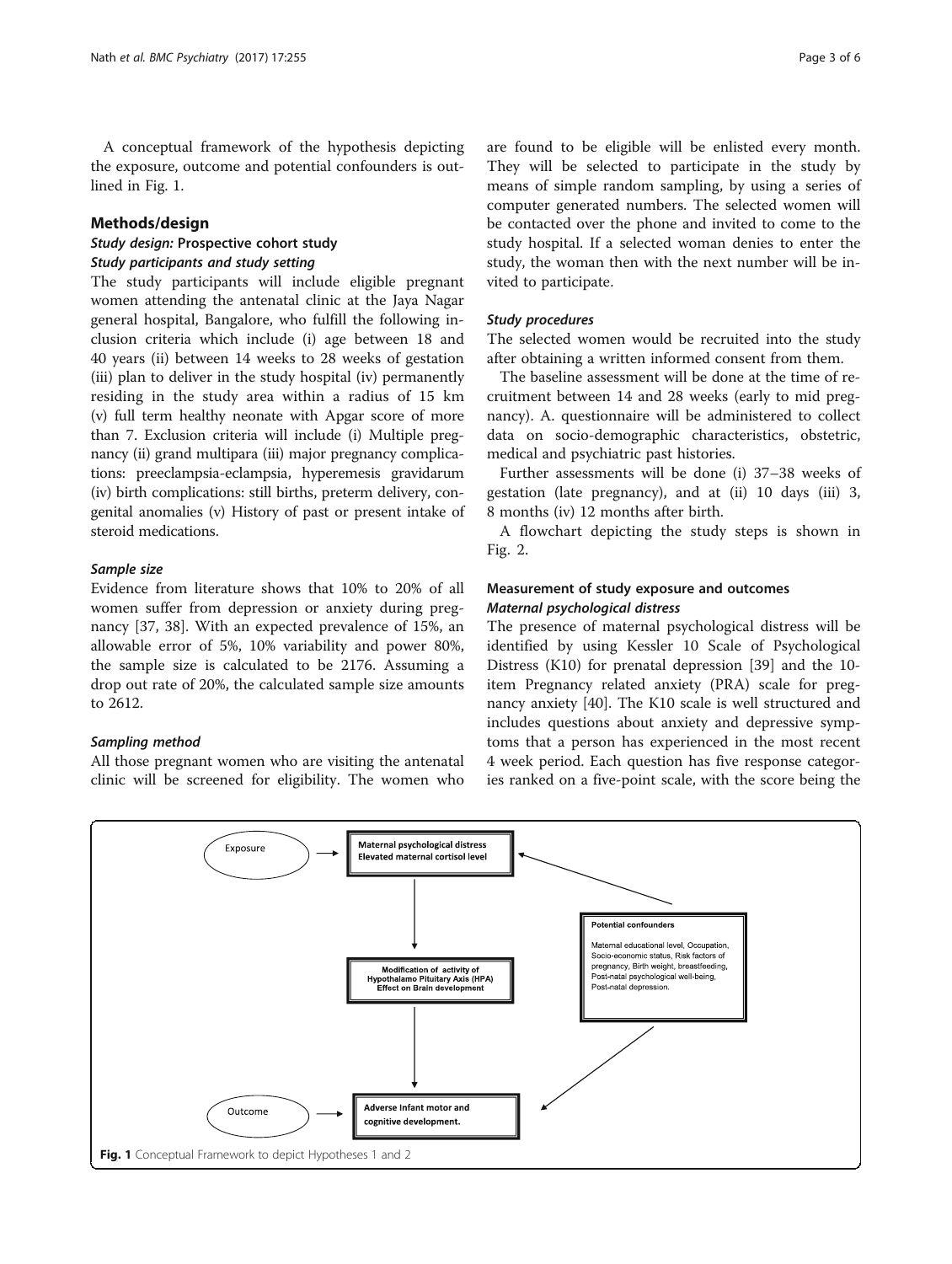<span id="page-3-0"></span>

sum of these responses. The PRA scale measures concerns and worries that are specific to pregnancy and childbirth. The scoring on this scale ranges from 10 to 40. These assessments will be done at (i) Baseline visit between 14 and 28 weeks (ii) Second visit: 37–38 weeks.

The levels of the unbound cortisol hormone in blood is reliably reflected by salivary cortisol levels [[41\]](#page-5-0). Maternal saliva samples will be collected for cortical analyses at (i) Baseline visit - between 14 and 28 weeks (ii) Second visit: 37–38 weeks.

The salivary samples will be stored until assayed at −70 °C, in a Biorepository facility at the St. Johns Research Institute. The evaluation of the samples will be done at an NABL (National Accreditation Board for Testing and Calibration Laboratories) accredited Lab. Before assay, the samples are thawed and centrifuged for about 15 min. The cortisol levels are estimated by a competitive luminescence immunoassay with a lower limit of detection of 0.5 nmol/L [[42\]](#page-5-0). The infant will be assessed at 3, 8 and 12 months for developmental indices by the Bayley Scales of Infant and Toddler Development (BSID), Third edition which measures both motor and mental milestones [\[43](#page-5-0)]. This will be accomplished by means of home visits. The Bayley scales cover

five major areas of development - cognitive, communication, physical, socio-emotional and adaptive. The scales to measure the cognitive and physical areas of development will be used. The weight and length of the infant will also be recorded during these visits.

All the psychometric measurement scales and BSID will be translated into the local language 'Kannada' using the standardised WHO translation and backtranslation protocol (WHO) and pre-tested before being finalized [[44\]](#page-5-0).

The Research team will receive training for using these scales from a team of experts at CSI Holdsworth Memorial Hospital, Mysore.

#### **Confounders**

The confounding factors that influence the outcome variables- cortisol level and infant growth and development will be taken into account at the time of data analysis. These are enlisted in Fig. [1.](#page-2-0) Data on maternal educational level, occupation, socio-economic status, pregnancy risk factors will be obtained from the baseline information. The gestational age will be calculated from the last menstrual period as reported by the study participants. Information on birth weight will be obtained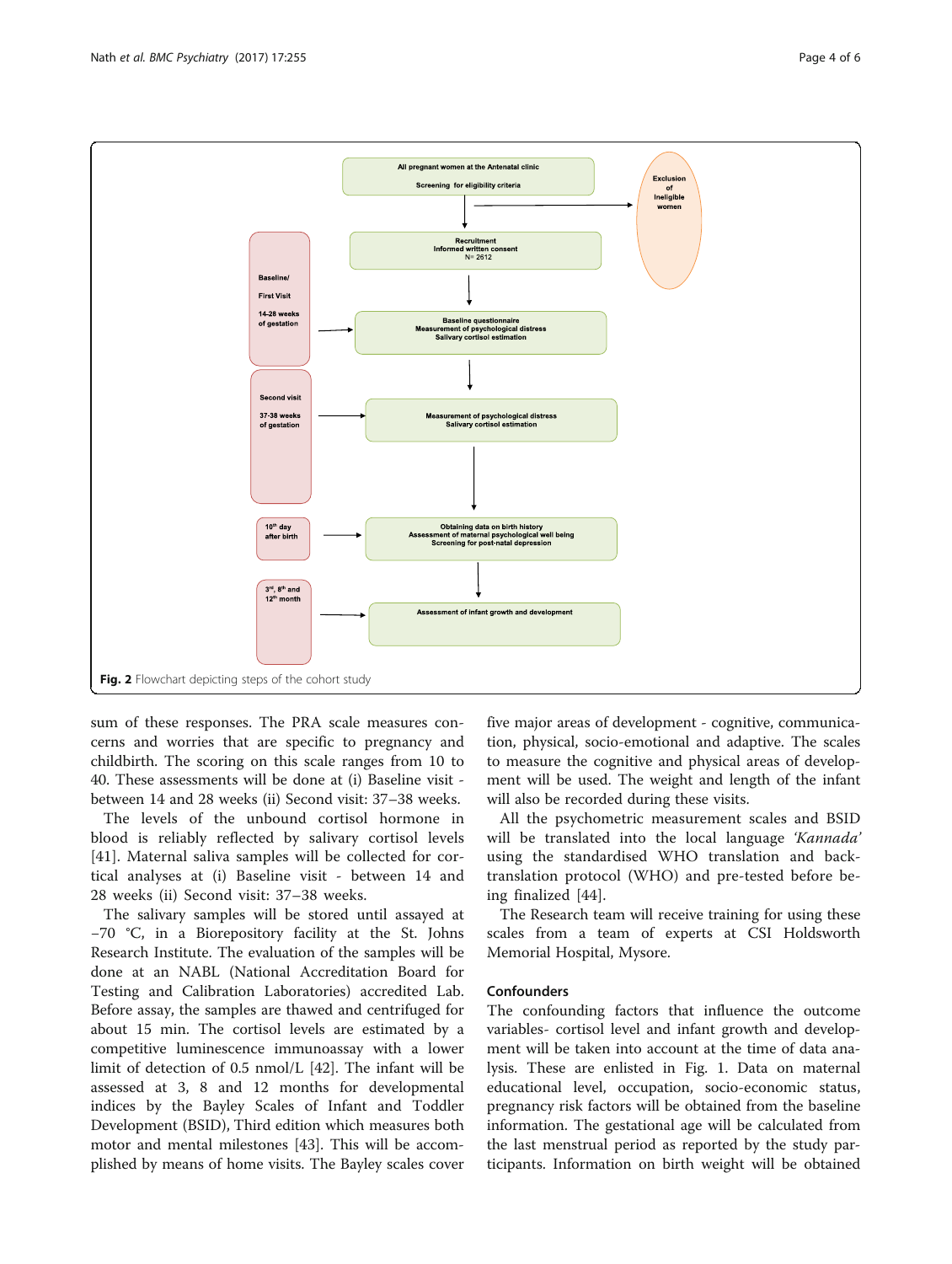from medical records. Information on breastfeeding, post-natal psychological well-being and post-natal depression will be collected at the 10th day visit after birth. Maternal psychological well being will be assessed by using the General Health Questionaiire-30 which measures one's ability for effective daily functioning [\[45](#page-5-0)]. This contains 30 questions which are answered on a 4 point scale. Post natal depression will be measured by using the 10-item Edinburgh Postnatal Depression Scale (EPDS) [\[46](#page-5-0)].

#### Data management and analysis

Data management will be done using Microsoft Access which will be transported to SPSS Version 24 for analysis. Descriptive statistics will be used to summarize the socio-demographic characteristics, obstetric variables, perinatal outcomes, scores obtained from measurement scales and cortisol level estimates. Confounding variables will be tested for their relationships with the exposure (Maternal anxiety, depression and salivary cortisol level) and outcome (Mental Development Index and Psychomotor Development Index) by means of correlations (Pearson correlation coefficient or Spearman rank-order correlations where appropriate) and regression analysis. Only those variables that are significantly related to the exposure and outcome will be included in further analyses. Logistic Regression Model will be used to determine the association between the exposure variables and outcome which will be reported as Odd's Ratio (OR) and 95% confidence intervals (CI). The statistical significance for all the tests will be assumed to be at the level of  $P < .05$ .

#### Ethical considerations

The protocol for the proposed study has been reviewed and approved by the institutional ethical review board (IEC) at Bengaluru campus of IIPH-H. All the study participants will be required to provide a written informed consent in the local language.

#### **Discussion**

Our study findings could add to the growing evidence that maternal psychological distress during pregnancy adversely influences growth and development in the offspring and subsequent development of the child. While maternal anxiety and depression can be measured by using self reporting instruments, estimation of maternal endogenous cortisol levels could serve as a biomarker of prenatal psychological stress. Perhaps a combination of the above mentioned subjective and objective measures could give a better measure of mental stress during the antenatal period.

The findings from this study could be used to focus upon the burden of mental health problems during

pregnancy with its adverse consequences and to consider steps to scale up prenatal mental health services in both public as well as private health settings. The study findings could be used to plan for evidence based- interventions such as stress reduction programmes to reduce maternal anxiety and depression during pregnancy, particularly in the Indian scenario.

#### Acknowledgements

Our sincere thanks to the Department of Health and Family Welfare, Government of Karnataka for granting permission to conduct the study at Jaya Nagar General Hospital. I am grateful to Dr. Murali Krishna, a trained psychiatrist from CSI Holdsworth Memorial Hospital,Mysore for his professional inputs. I am also thankful to Dr. Suresh Shapeti and Mr. Ramesh for their help in facilitating administrative approvals for the study.

#### Funding

The study is funded by an Intermediate Fellowship by the Wellcome Trust DBT India Alliance (Clinical and Public Health Research Fellowships).

#### Availability of data and materials

Requests for the datasets generated during and/or analyzed during the current study can be directed to the corresponding author. The Institutional ethics committee reviewing at IIPH-Bangalore will decide on providing the data.

#### Authors' contributions

AN is the principal investigator of this study and is awarded the intermediate fellowship from Wellcome Trust DBT India alliance. She has conceptualized, designed and written the manuscript through all stages of preparation and submission. GVS has reviewed the application from the conceptualization stage and has contributed to each version of the manuscript. GRB has contributed to each version of the revision and participated in giving inputs in conceptualizing the paper. GCDR has critically reviewed the manuscript at each step till finalization. All authors read and approved the final manuscript.

#### Ethics approval and consent to participate

The study was reviewed and approved by the institutional ethical review board (IEC) at Bangalore campus of IIPH-H (Approval number IIPHHB/TRCIEC/ 118/2017), dated 31 st May 2017. Only participants willing to participate voluntarily and those who have provided written informed consent will be enrolled.

#### Consent for publication

Not applicable.

#### Competing interests

The authors declare that they have no competing interests.

#### Publisher's Note

Springer Nature remains neutral with regard to jurisdictional claims in published maps and institutional affiliations.

#### Author details

<sup>1</sup>Wellcome Trust DBT India Alliance Intermediate fellow in clinical and public health, Indian Institute of Public Health-Bengaluru Campus, Public Health Foundation of India, SIHFW Campus, First Cross, Magadi road, Bengaluru, Karnataka 560023, India. <sup>2</sup>Indian Institute of Public Health Hyderabad-Bengaluru Campus, South, Public Health Foundation of India, Plot # 1, Rd Number 44, Masthan Nagar, Kavuri Hills, Madhapur, Hyderabad, Telangana 500033, India. <sup>3</sup>Department of Ob/Gyn, Centre for Perinatal and Reproductive Medicine, the Midwifery School, The University of Perugia, Perugia, Italy. <sup>4</sup>The Permanent International and European School of Perinatal, Neonatal and Reproductive Medicine, Florence, Santa Maria della Misericordia University Hospital, 06132 San Sisto, Perugia, Italy. <sup>5</sup>International Center for Eye Health, Faculty of Infectious and Tropical Diseases, London School of Hygiene and Tropical Medicine, London, UK.